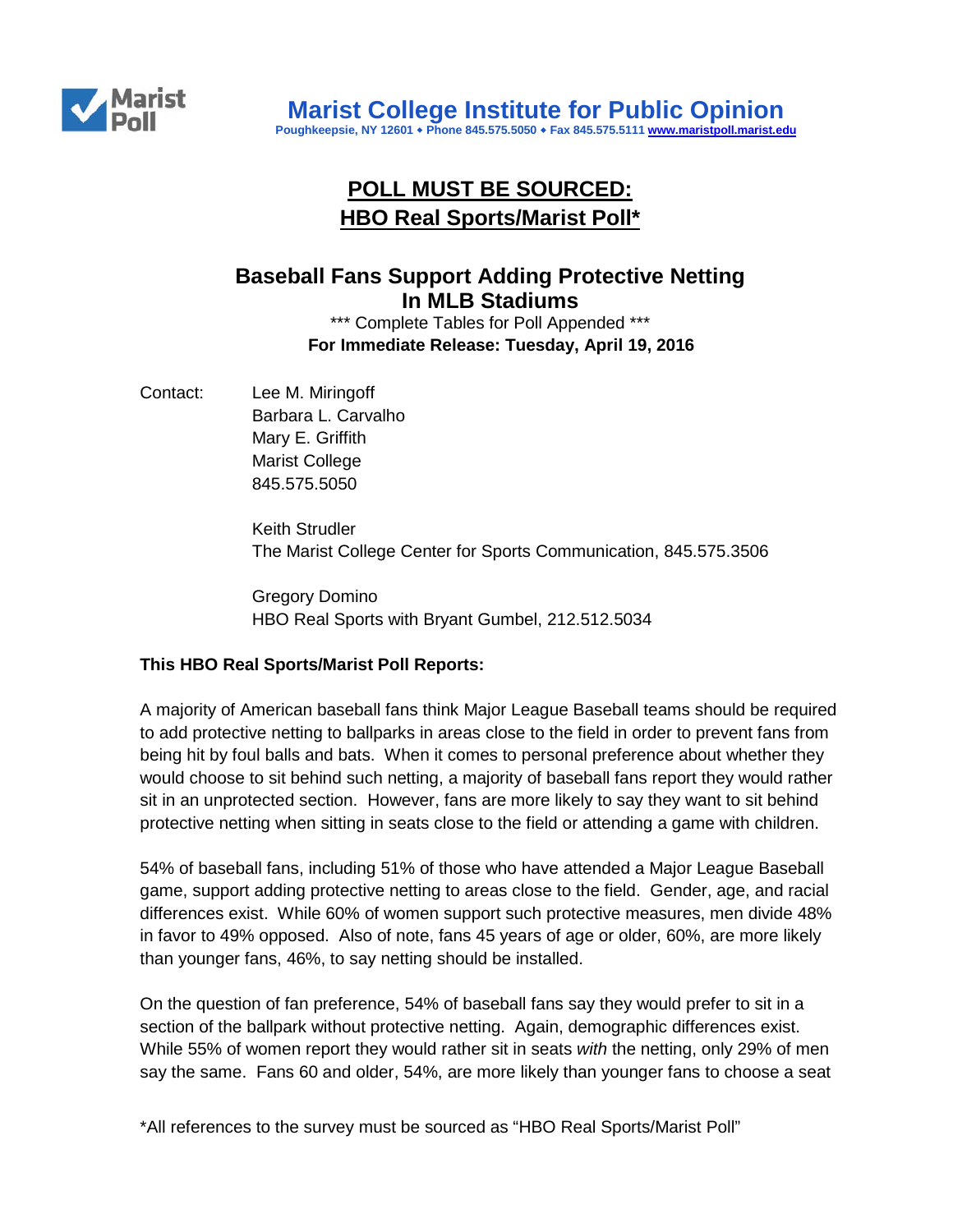shielded from foul balls and bats. Those 18 to 29 years old, 32%, and fans 30 to 44 years of age, 31%, are the least likely to have this preference.

When proximity to the field enters the picture, opinions change. If sitting above the dugout or along the baselines, half of baseball fans, 50%, say they would prefer to sit in an area protected by netting compared with 47% who would not. However, a gender gap remains. 61% of women, compared with 41% of men, would opt to sit in the protected seats.

Children are a game changer. 77% of baseball fans would choose to sit in an area with netting if they were with children. Regardless of demographic group, at least 69% report they would like to be protected from foul balls and bats if bringing a child to the ballpark.

This HBO Real Sports/Marist Poll has been conducted in conjunction with the Marist College Center for Sports Communication.

"Public awareness exists about fan safety at Major League baseball games, especially when it comes to children. This should allow the League to cautiously put up additional safety netting," says Keith Strudler, Director of the Marist College Center for Sports Communication, "The challenge for baseball is to institute safety measures without upsetting fans who would rather have an unobstructed view."

Does watching a game through protective netting make the game less enjoyable? 66% report it does not change the way they feel about watching the game. One in four, 25%, believes it makes it less enjoyable, and 8% report it makes it more enjoyable. Men, 30%, are more likely than women, 20%, to think protective netting interferes with their enjoyment of the game.

Half of Americans, 50%, say they follow baseball, at least, a little. 81% of fans have been to a major league stadium. 19% have not.

Baseball, however, is not the game of choice for sports fans. A majority of sports fans, 55%, say football is their favorite sport to watch or follow. Baseball is a distant second with 17% followed by basketball with 14%. Seven percent choose soccer, and 6% select hockey. 58% of Americans are sports fans, little changed from 57% in December.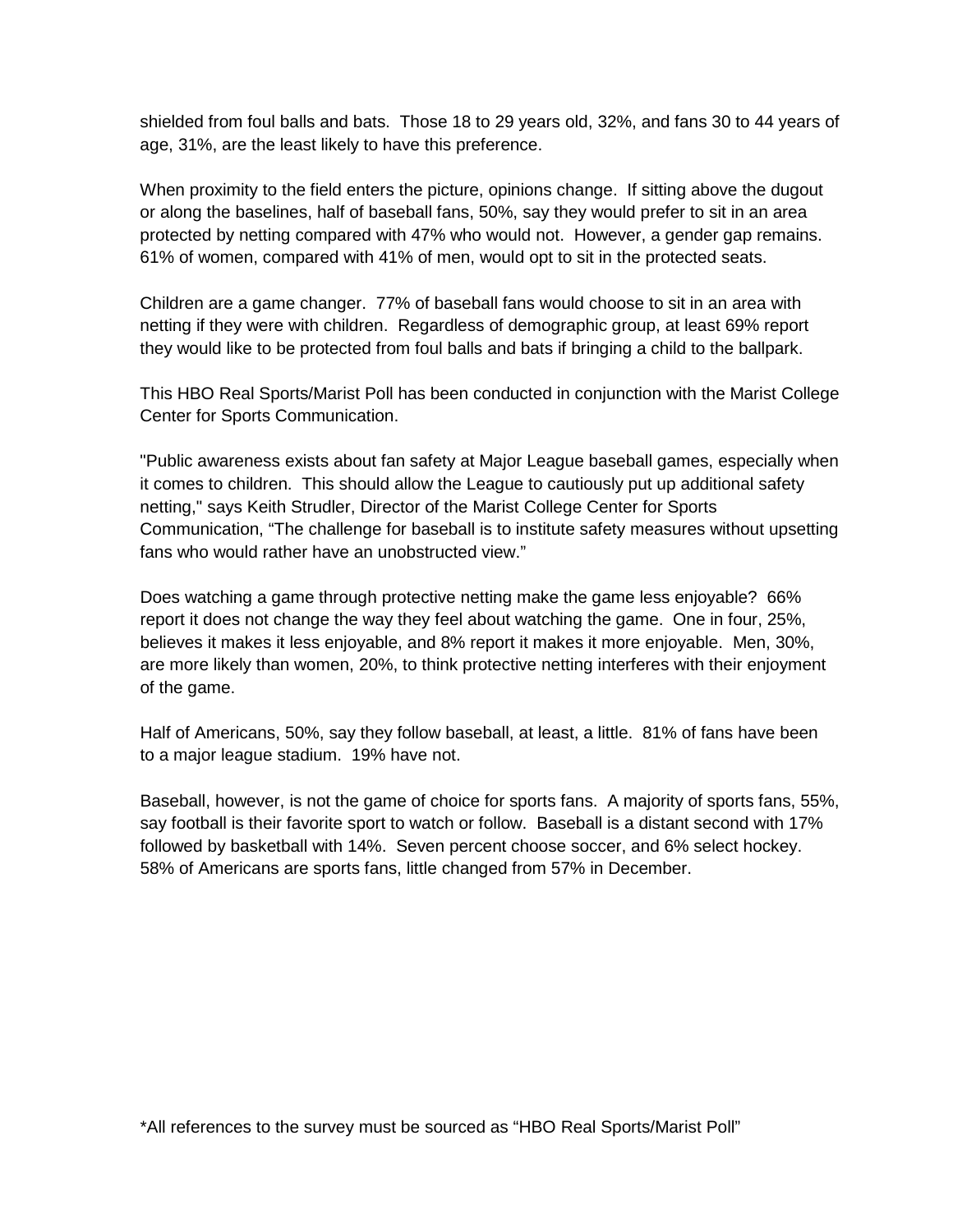#### **Nature of the Sample: HBO Real Sports/Marist Poll of 1,297 National Adults**

This survey of 1,297 adults was conducted March 29<sup>th</sup> through March 31<sup>st</sup>, 2016 by The Marist Poll sponsored in partnership with HBO Real Sports and The Marist College Center for Sports Communication. Adults 18 years of age and older residing in the contiguous United States were contacted on landline or mobile numbers and interviewed in English by telephone using live interviewers. Landline telephone numbers were randomly selected based upon a list of telephone exchanges from throughout the nation from ASDE Survey Sampler, Inc. The exchanges were selected to ensure that each region was represented in proportion to its population. Respondents in the household were randomly selected by first asking for the youngest male. This landline sample was combined with respondents reached through random dialing of cell phone numbers from Survey Sampling International. Assistance was provided by Luce Research for data collection. After the interviews were completed, the two samples were combined and balanced to reflect the 2013 American Community Survey 1-year estimates for age, gender, income, race, and region. Results are statistically significant within  $\pm 2.7$ percentage points. There are 742 sports fans and 638 baseball fans. The results for these subsets are statistically significant within ±3.6 percentage points and ±3.9 percentage points, respectively. The error margin was not adjusted for sample weights and increases for cross-tabulations.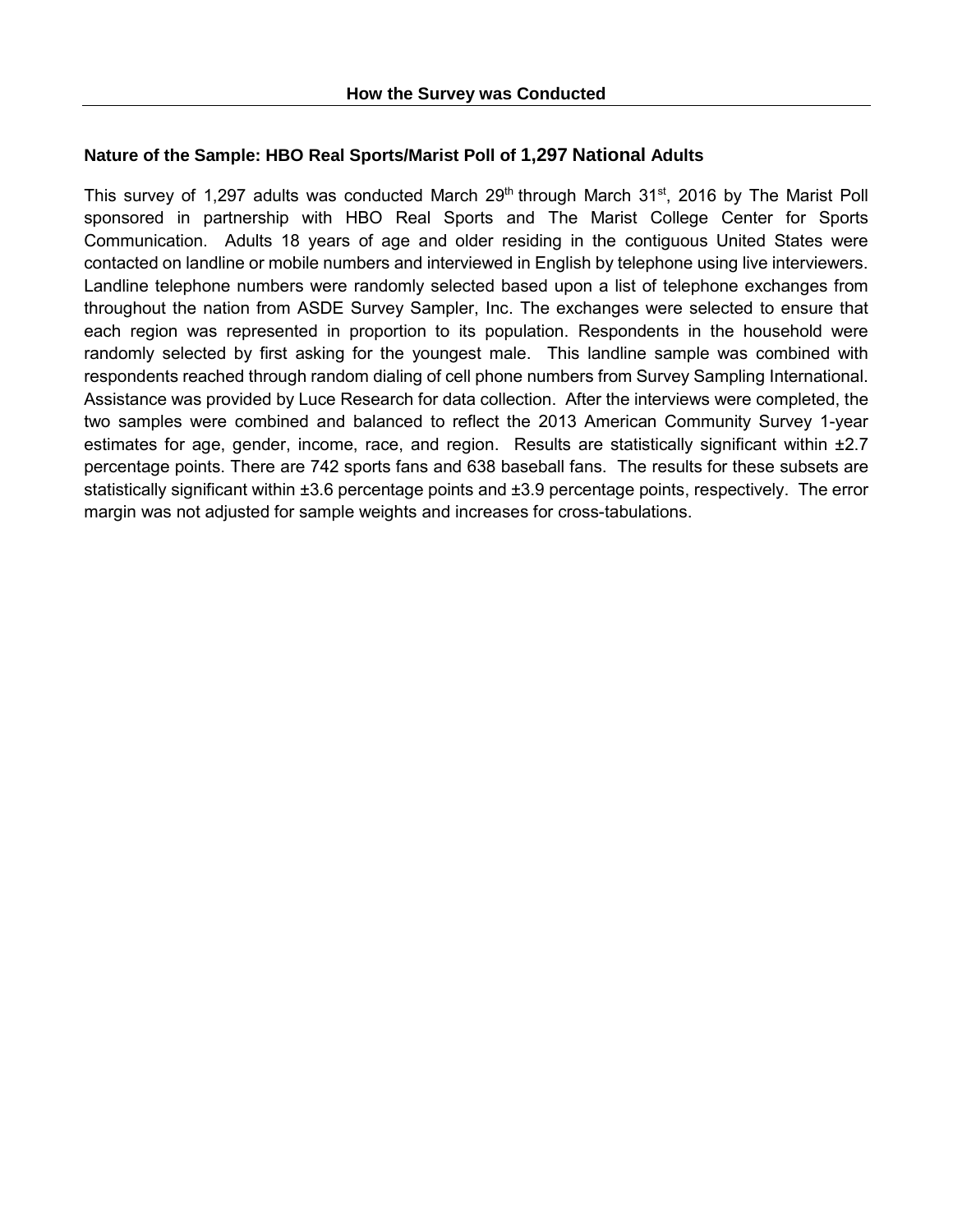| Nature of the Sample   |                      |                 |                    |                      |  |
|------------------------|----------------------|-----------------|--------------------|----------------------|--|
|                        |                      | National Adults | <b>Sports Fans</b> | <b>Baseball Fans</b> |  |
|                        |                      | Col%            | Col $\%$           | Col $\%$             |  |
| National Adults        |                      | 100%            |                    |                      |  |
| National Sports Fans   |                      | 58%             | $100\%$            |                      |  |
| National Baseball Fans |                      | 50%             |                    | 100%                 |  |
| Gender                 | Men                  | 49%             | 59%                | 53%                  |  |
|                        | Women                | 51%             | 41%                | 47%                  |  |
| Age                    | Under 45             | 47%             | 46%                | 44%                  |  |
|                        | 45 or older          | 53%             | 54%                | 56%                  |  |
| Age                    | 18 to 29             | 22%             | 21%                | 18%                  |  |
|                        | 30 to 44             | 26%             | 25%                | 26%                  |  |
|                        | 45 to 59             | 27%             | 27%                | 28%                  |  |
|                        | 60 or older          | 26%             | 27%                | 29%                  |  |
| Race                   | White                | 62%             | 63%                | 67%                  |  |
|                        | African American     | 11%             | 11%                | 9%                   |  |
|                        | Latino               | 14%             | 12%                | 15%                  |  |
|                        | Other                | 12%             | 14%                | 9%                   |  |
| Region                 | Northeast            | 18%             | 18%                | 22%                  |  |
|                        | Midwest              | 22%             | 22%                | 22%                  |  |
|                        | South                | 37%             | 39%                | 34%                  |  |
|                        | West                 | 23%             | 21%                | 22%                  |  |
| Household Income       | Less than \$50,000   | 48%             | 44%                | 43%                  |  |
|                        | \$50,000 or more     | 52%             | 56%                | 57%                  |  |
| Education              | Not college graduate | 61%             | 59%                | 58%                  |  |
|                        | College graduate     | 39%             | 41%                | 42%                  |  |
| Interview Type         | Landline             | 42%             | 43%                | 45%                  |  |
|                        | Cell phone           | 58%             | 57%                | 55%                  |  |

HBO Real Sports/Marist Poll National Adults: Interviews conducted March 29th through March 31st, 2016, n=1297 MOE +/- 2.7 percentage points. National Sports Fans: n=742 MOE +/- 3.6 percentage points. National Baseball Fans: n=638 MOE +/- 3.9 percentage points. Totals may not add to 100% due to rounding.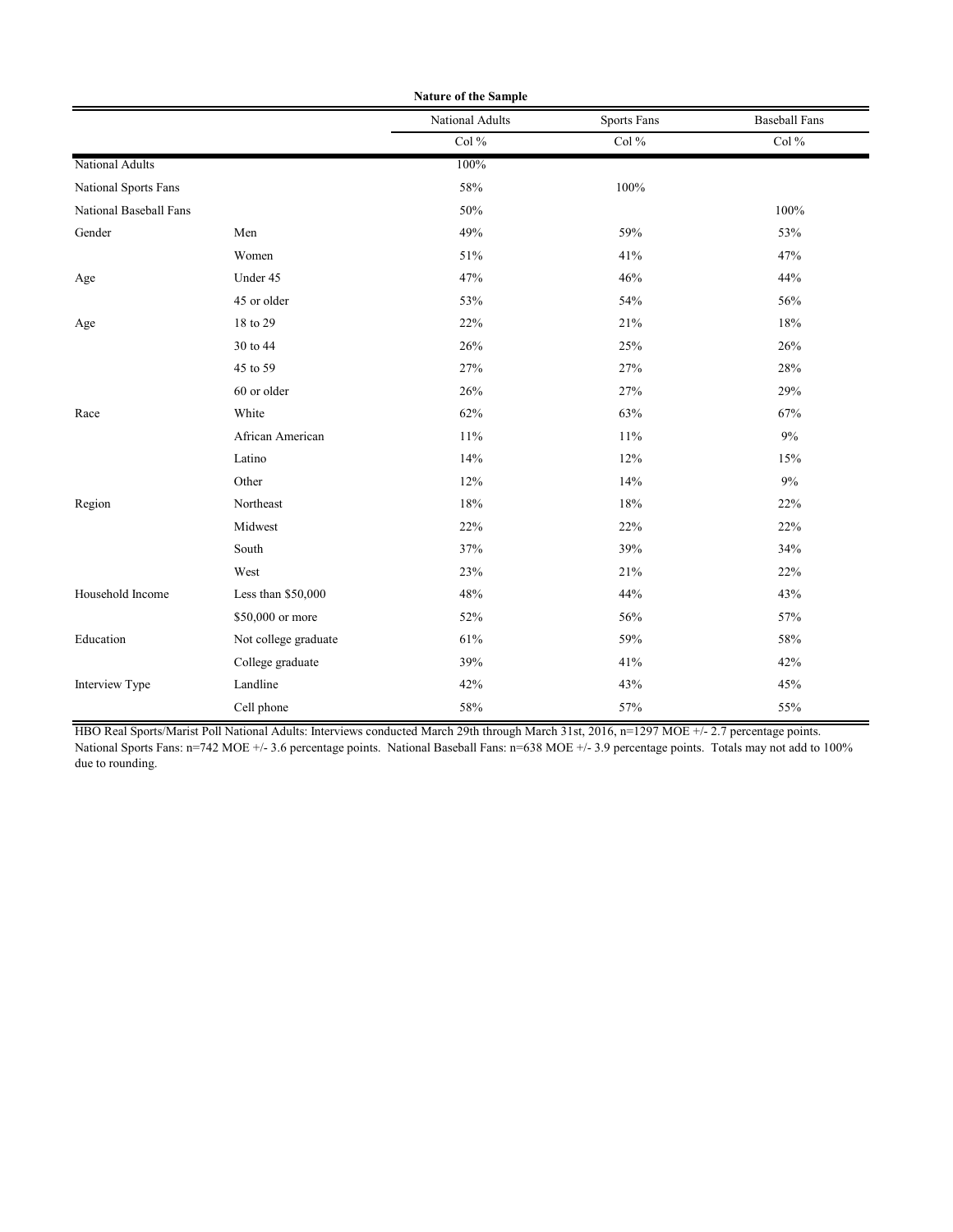#### HBO Real Sports/Marist Poll National Tables

|                  |                      | National Adults                                         |       |  |
|------------------|----------------------|---------------------------------------------------------|-------|--|
|                  |                      | Do you consider yourself to be a sports fan,<br>or not? |       |  |
|                  |                      | Yes                                                     | No    |  |
|                  |                      | Row %                                                   | Row % |  |
| National Adults  |                      | 58%                                                     | 42%   |  |
| Region           | Northeast            | 58%                                                     | 42%   |  |
|                  | Midwest              | 57%                                                     | 43%   |  |
|                  | South                | 60%                                                     | 40%   |  |
|                  | West                 | 54%                                                     | 46%   |  |
| Household Income | Less than \$50,000   | 53%                                                     | 47%   |  |
|                  | \$50,000 or more     | 62%                                                     | 38%   |  |
| Education        | Not college graduate | 55%                                                     | 45%   |  |
|                  | College graduate     | 61%                                                     | 39%   |  |
| Age              | Under 45             | 56%                                                     | 44%   |  |
|                  | 45 or older          | 59%                                                     | 41%   |  |
| Age              | 18 to 29             | 54%                                                     | 46%   |  |
|                  | 30 to 44             | 57%                                                     | 43%   |  |
|                  | 45 to 59             | 59%                                                     | 41%   |  |
|                  | 60 or older          | 60%                                                     | 40%   |  |
| Race             | White                | 59%                                                     | 41%   |  |
|                  | African American     | 57%                                                     | 43%   |  |
|                  | Latino               | 50%                                                     | 50%   |  |
| Gender           | Men                  | 69%                                                     | 31%   |  |
|                  | Women                | 47%                                                     | 53%   |  |
| Interview Type   | Landline             | 60%                                                     | 40%   |  |
|                  | Cell phone           | 56%                                                     | 44%   |  |

HBO Real Sports/Marist Poll National Adults: Interviews conducted March 29th through

March 31st, 2016, n=1297 MOE +/- 2.7 percentage points. Totals may not add to 100% due to rounding.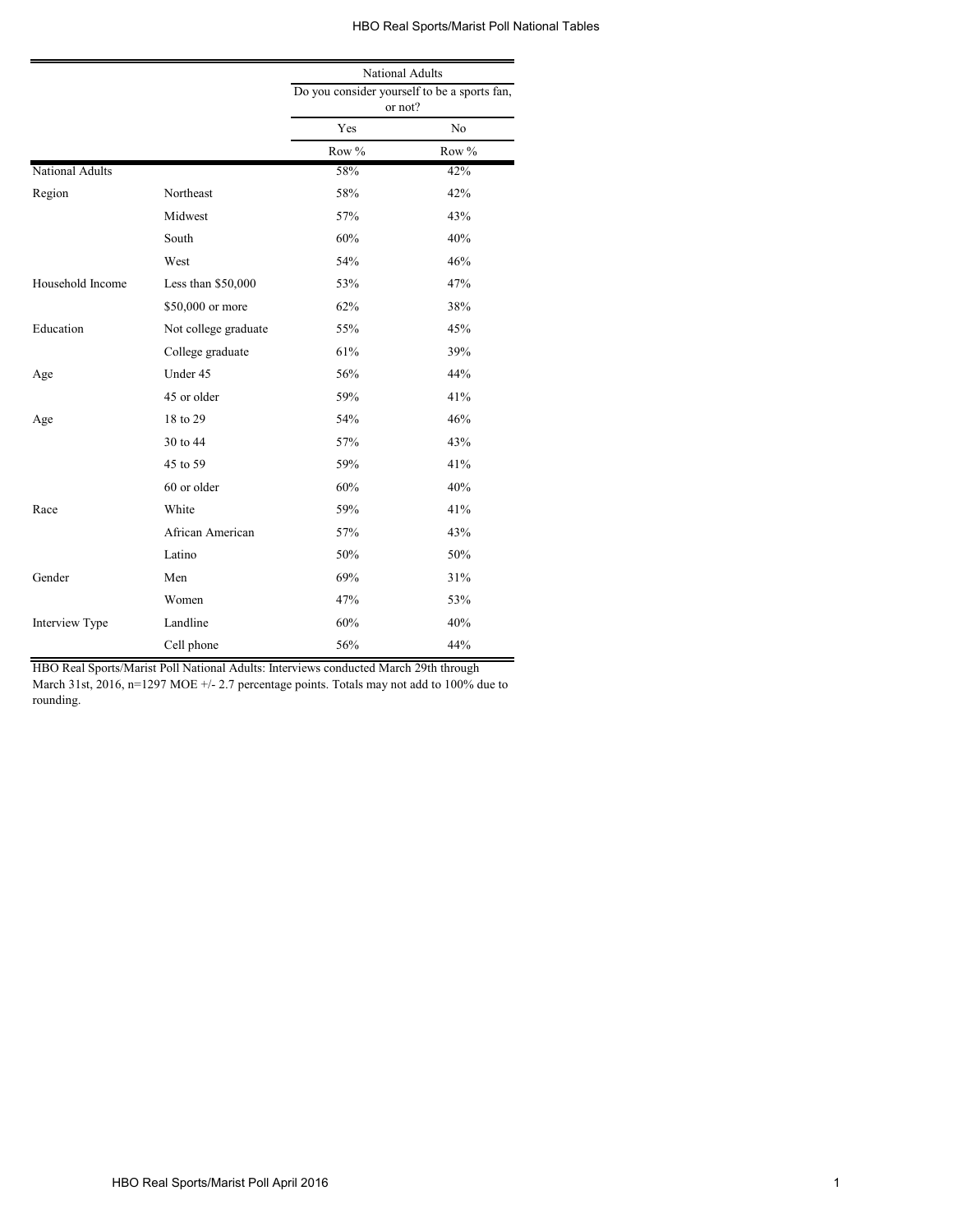|                    |                      | <b>Sports Fans</b> |          |                                                                                    |        |        |
|--------------------|----------------------|--------------------|----------|------------------------------------------------------------------------------------|--------|--------|
|                    |                      |                    |          | Which one of the following is your favorite professional sport to watch or follow: |        |        |
|                    |                      | Football           | Baseball | Basketball                                                                         | Soccer | Hockey |
|                    |                      | Row $\%$           | Row $\%$ | Row $\%$                                                                           | Row %  | Row %  |
| <b>Sports Fans</b> |                      | 55%                | 17%      | 14%                                                                                | 7%     | $6\%$  |
| Region             | Northeast            | 39%                | 29%      | 13%                                                                                | $6\%$  | 14%    |
|                    | Midwest              | 57%                | 17%      | 14%                                                                                | $5\%$  | 7%     |
|                    | South                | 66%                | 10%      | 14%                                                                                | 6%     | 3%     |
|                    | West                 | 49%                | 19%      | 15%                                                                                | 12%    | $5\%$  |
| Household Income   | Less than \$50,000   | 56%                | 17%      | 16%                                                                                | 6%     | 5%     |
|                    | \$50,000 or more     | 55%                | 18%      | 12%                                                                                | 8%     | 7%     |
| Education          | Not college graduate | 59%                | 16%      | 13%                                                                                | 8%     | 5%     |
|                    | College graduate     | 53%                | 17%      | 15%                                                                                | 6%     | 9%     |
| Age                | Under 45             | 53%                | 14%      | 15%                                                                                | 11%    | 6%     |
|                    | 45 or older          | 57%                | 20%      | 13%                                                                                | 4%     | 7%     |
| Age                | 18 to 29             | 48%                | 9%       | 18%                                                                                | 21%    | 4%     |
|                    | 30 to 44             | 57%                | 18%      | 13%                                                                                | 3%     | 8%     |
|                    | 45 to 59             | 58%                | 16%      | 11%                                                                                | 6%     | 9%     |
|                    | 60 or older          | 56%                | 23%      | 15%                                                                                | $2\%$  | 4%     |
| Race               | White                | 59%                | 18%      | 10%                                                                                | 4%     | 9%     |
|                    | African American     | 48%                | 4%       | 43%                                                                                | 5%     | $0\%$  |
|                    | Latino               | 52%                | 22%      | 6%                                                                                 | 16%    | 4%     |
| Gender             | Men                  | $58\%$             | 17%      | 10%                                                                                | 6%     | $8\%$  |
|                    | Women                | 52%                | 17%      | 19%                                                                                | 8%     | 4%     |
| Interview Type     | Landline             | 53%                | 20%      | 12%                                                                                | 6%     | 9%     |
|                    | Cell phone           | 57%                | 15%      | 16%                                                                                | 8%     | 5%     |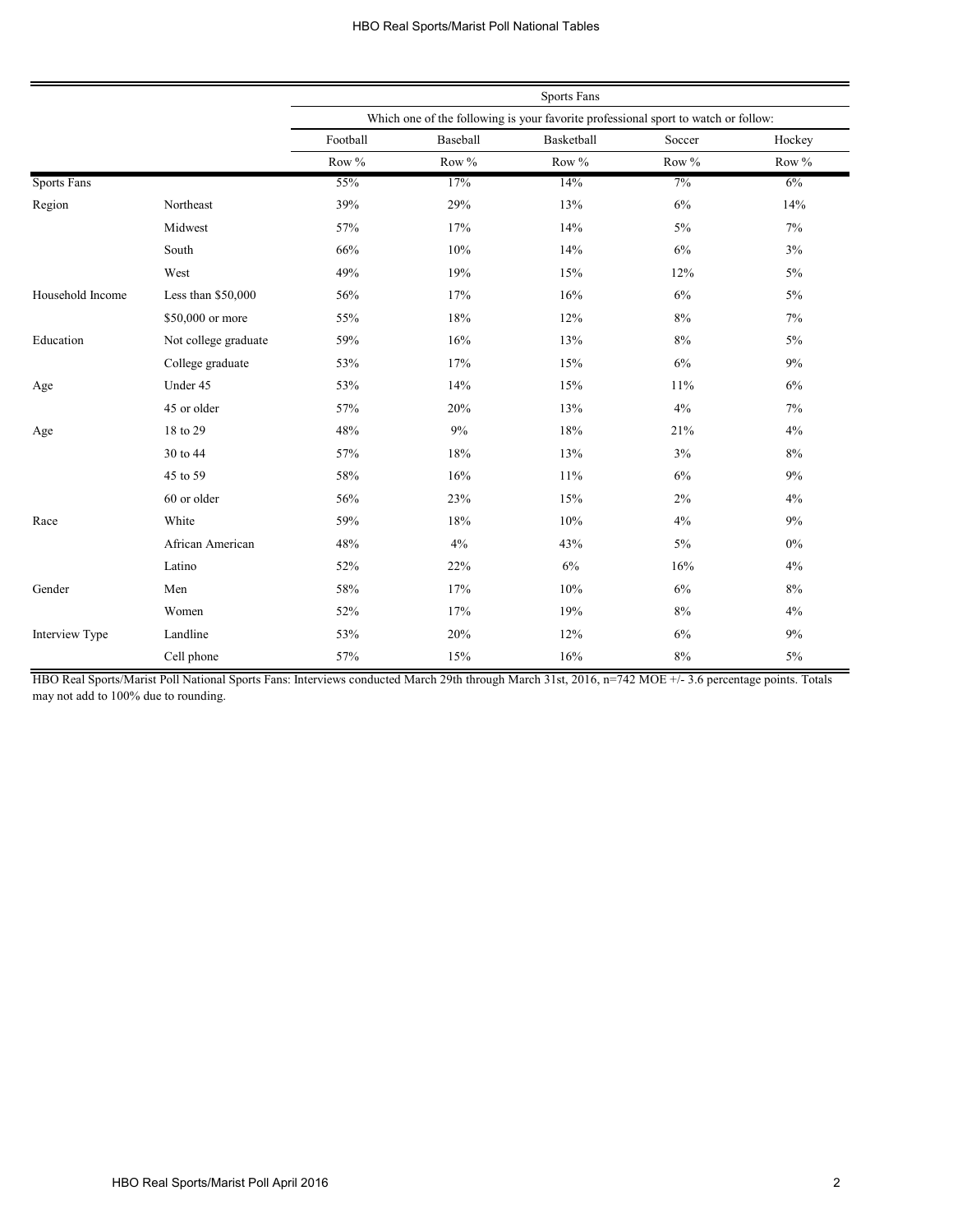|                  |                      |              | National Adults                                                                                       |          |            |
|------------------|----------------------|--------------|-------------------------------------------------------------------------------------------------------|----------|------------|
|                  |                      |              | Do you watch or follow professional baseball a great deal, a good amount, a little, or not<br>at all? |          |            |
|                  |                      | A great deal | A good amount                                                                                         | A little | Not at all |
|                  |                      | Row %        | Row %                                                                                                 | Row %    | Row %      |
| National Adults  |                      | 8%           | 11%                                                                                                   | 31%      | 50%        |
| Region           | Northeast            | 12%          | 15%                                                                                                   | 33%      | 40%        |
|                  | Midwest              | 9%           | 13%                                                                                                   | 28%      | 50%        |
|                  | South                | 6%           | 9%                                                                                                    | 30%      | 55%        |
|                  | West                 | $5\%$        | 10%                                                                                                   | 32%      | 52%        |
| Household Income | Less than \$50,000   | 6%           | 10%                                                                                                   | 29%      | 55%        |
|                  | \$50,000 or more     | 9%           | 13%                                                                                                   | 31%      | 46%        |
| Education        | Not college graduate | 8%           | 9%                                                                                                    | 31%      | 53%        |
|                  | College graduate     | 8%           | 14%                                                                                                   | 30%      | 48%        |
| Age              | Under 45             | $8\%$        | 10%                                                                                                   | 28%      | 54%        |
|                  | 45 or older          | 7%           | 13%                                                                                                   | 33%      | 47%        |
| Age              | 18 to 29             | 7%           | 7%                                                                                                    | 26%      | 60%        |
|                  | 30 to 44             | 9%           | 12%                                                                                                   | 30%      | 49%        |
|                  | 45 to 59             | 6%           | 14%                                                                                                   | 31%      | 48%        |
|                  | 60 or older          | 8%           | 11%                                                                                                   | 35%      | 45%        |
| Race             | White                | $8\%$        | 13%                                                                                                   | 32%      | 46%        |
|                  | African American     | 5%           | 5%                                                                                                    | 29%      | 60%        |
|                  | Latino               | 11%          | 10%                                                                                                   | 30%      | 49%        |
| Gender           | Men                  | 12%          | 13%                                                                                                   | 29%      | 46%        |
|                  | Women                | 3%           | 10%                                                                                                   | 32%      | 55%        |
| Interview Type   | Landline             | 9%           | 11%                                                                                                   | 33%      | 47%        |
|                  | Cell phone           | 7%           | 11%                                                                                                   | 29%      | 53%        |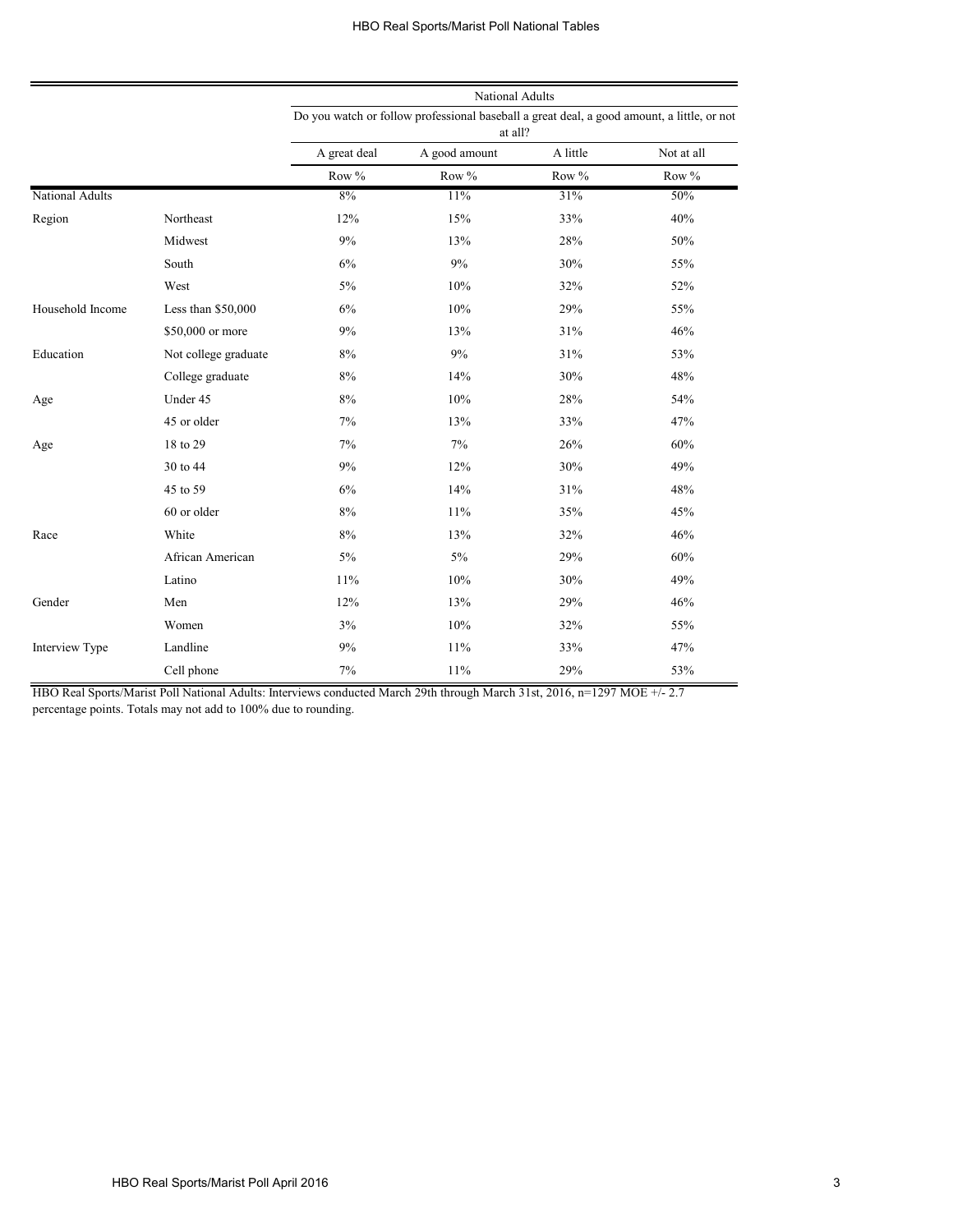|                      |                      | <b>Baseball Fans</b>                                                      |       |  |
|----------------------|----------------------|---------------------------------------------------------------------------|-------|--|
|                      |                      | Have you ever been to a major league<br>stadium to watch a baseball game? |       |  |
|                      |                      | Yes                                                                       | No    |  |
|                      |                      | Row %                                                                     | Row % |  |
| <b>Baseball Fans</b> |                      | 81%                                                                       | 19%   |  |
| Region               | Northeast            | 82%                                                                       | 18%   |  |
|                      | Midwest              | 84%                                                                       | 16%   |  |
|                      | South                | 75%                                                                       | 25%   |  |
|                      | West                 | 86%                                                                       | 14%   |  |
| Household Income     | Less than \$50,000   | 73%                                                                       | 27%   |  |
|                      | \$50,000 or more     | 87%                                                                       | 13%   |  |
| Education            | Not college graduate | 76%                                                                       | 24%   |  |
|                      | College graduate     | 88%                                                                       | 12%   |  |
| Age                  | Under 45             | 79%                                                                       | 21%   |  |
|                      | 45 or older          | 83%                                                                       | 17%   |  |
| Age                  | 18 to 29             | 78%                                                                       | 22%   |  |
|                      | 30 to 44             | 80%                                                                       | 20%   |  |
|                      | 45 to 59             | 85%                                                                       | 15%   |  |
|                      | 60 or older          | 81%                                                                       | 19%   |  |
| Race                 | White                | 85%                                                                       | 15%   |  |
|                      | Non-white            | 72%                                                                       | 28%   |  |
| Gender               | Men                  | 85%                                                                       | 15%   |  |
|                      | Women                | 77%                                                                       | 23%   |  |
| Interview Type       | Landline             | 80%                                                                       | 20%   |  |
|                      | Cell phone           | 82%                                                                       | 18%   |  |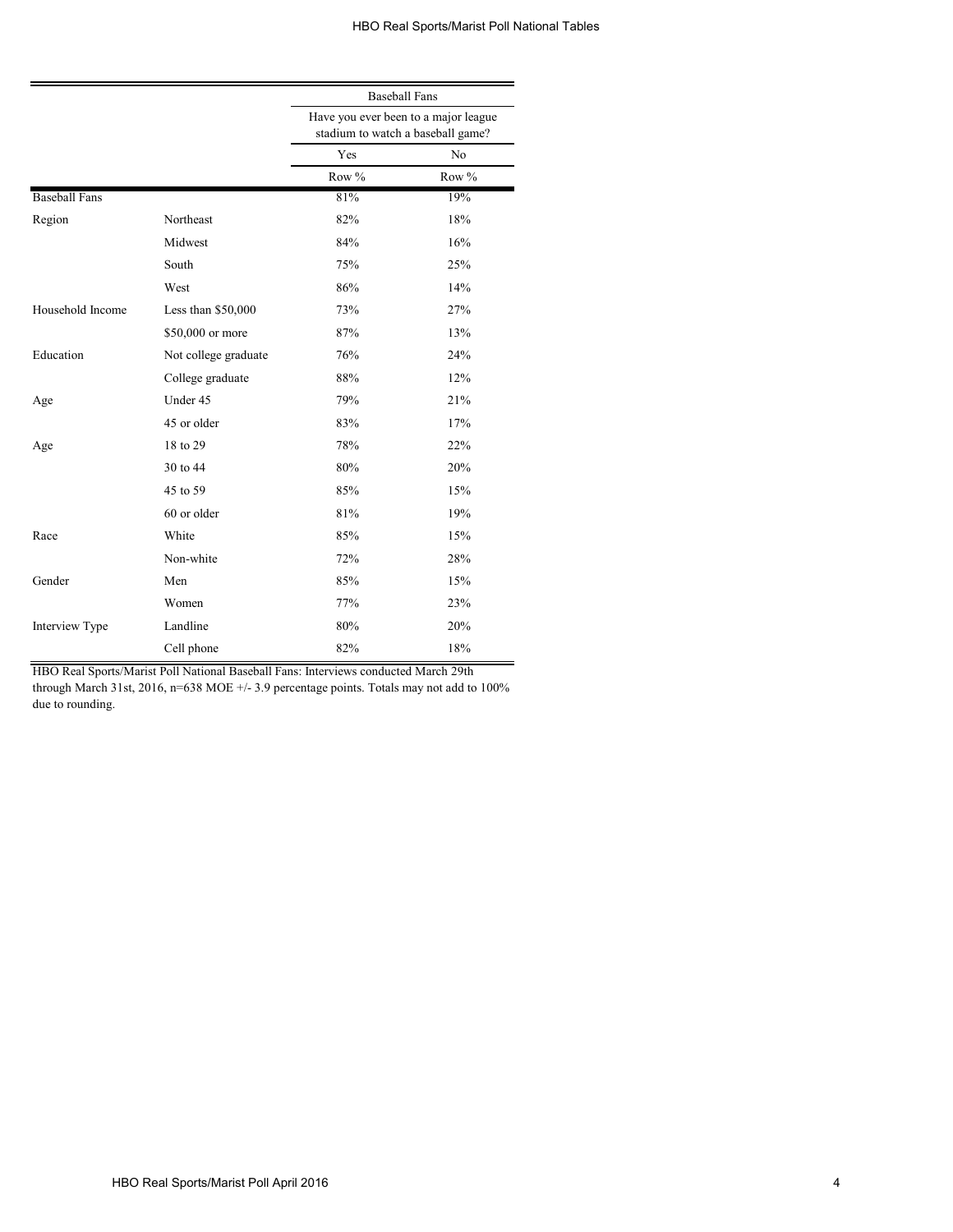|                      |                      |                                                                                                                                                                                         | <b>Baseball Fans</b> |        |  |  |
|----------------------|----------------------|-----------------------------------------------------------------------------------------------------------------------------------------------------------------------------------------|----------------------|--------|--|--|
|                      |                      | If you had your choice while attending a major league baseball<br>game, would you prefer to sit in an area with netting to block foul<br>balls and bats, or in an area without netting? |                      |        |  |  |
|                      |                      | With netting                                                                                                                                                                            | Without netting      | Unsure |  |  |
|                      |                      | Row %                                                                                                                                                                                   | Row %                | Row %  |  |  |
| <b>Baseball Fans</b> |                      | 41%                                                                                                                                                                                     | 54%                  | 6%     |  |  |
| Attended MLB Game    |                      | 42%                                                                                                                                                                                     | 54%                  | 4%     |  |  |
| Region               | Northeast            | 41%                                                                                                                                                                                     | 54%                  | 5%     |  |  |
|                      | Midwest              | 39%                                                                                                                                                                                     | 56%                  | 5%     |  |  |
|                      | South                | 43%                                                                                                                                                                                     | 50%                  | 7%     |  |  |
|                      | West                 | 40%                                                                                                                                                                                     | 55%                  | 5%     |  |  |
| Household Income     | Less than \$50,000   | 43%                                                                                                                                                                                     | 50%                  | 7%     |  |  |
|                      | \$50,000 or more     | 40%                                                                                                                                                                                     | 57%                  | 3%     |  |  |
| Education            | Not college graduate | 42%                                                                                                                                                                                     | 53%                  | $5\%$  |  |  |
|                      | College graduate     | 38%                                                                                                                                                                                     | 56%                  | 6%     |  |  |
| Age                  | Under 45             | 31%                                                                                                                                                                                     | 65%                  | 4%     |  |  |
|                      | 45 or older          | 48%                                                                                                                                                                                     | 45%                  | 7%     |  |  |
| Age                  | 18 to 29             | 32%                                                                                                                                                                                     | 65%                  | 4%     |  |  |
|                      | 30 to 44             | 31%                                                                                                                                                                                     | 65%                  | 4%     |  |  |
|                      | 45 to 59             | 43%                                                                                                                                                                                     | 53%                  | 4%     |  |  |
|                      | 60 or older          | 54%                                                                                                                                                                                     | 37%                  | 9%     |  |  |
| Race                 | White                | 41%                                                                                                                                                                                     | 54%                  | 5%     |  |  |
|                      | Non-white            | 43%                                                                                                                                                                                     | 51%                  | 7%     |  |  |
| Gender               | Men                  | 29%                                                                                                                                                                                     | 68%                  | 4%     |  |  |
|                      | Women                | 55%                                                                                                                                                                                     | 38%                  | 8%     |  |  |
| Interview Type       | Landline             | 46%                                                                                                                                                                                     | 47%                  | 7%     |  |  |
|                      | Cell phone           | 37%                                                                                                                                                                                     | 59%                  | 4%     |  |  |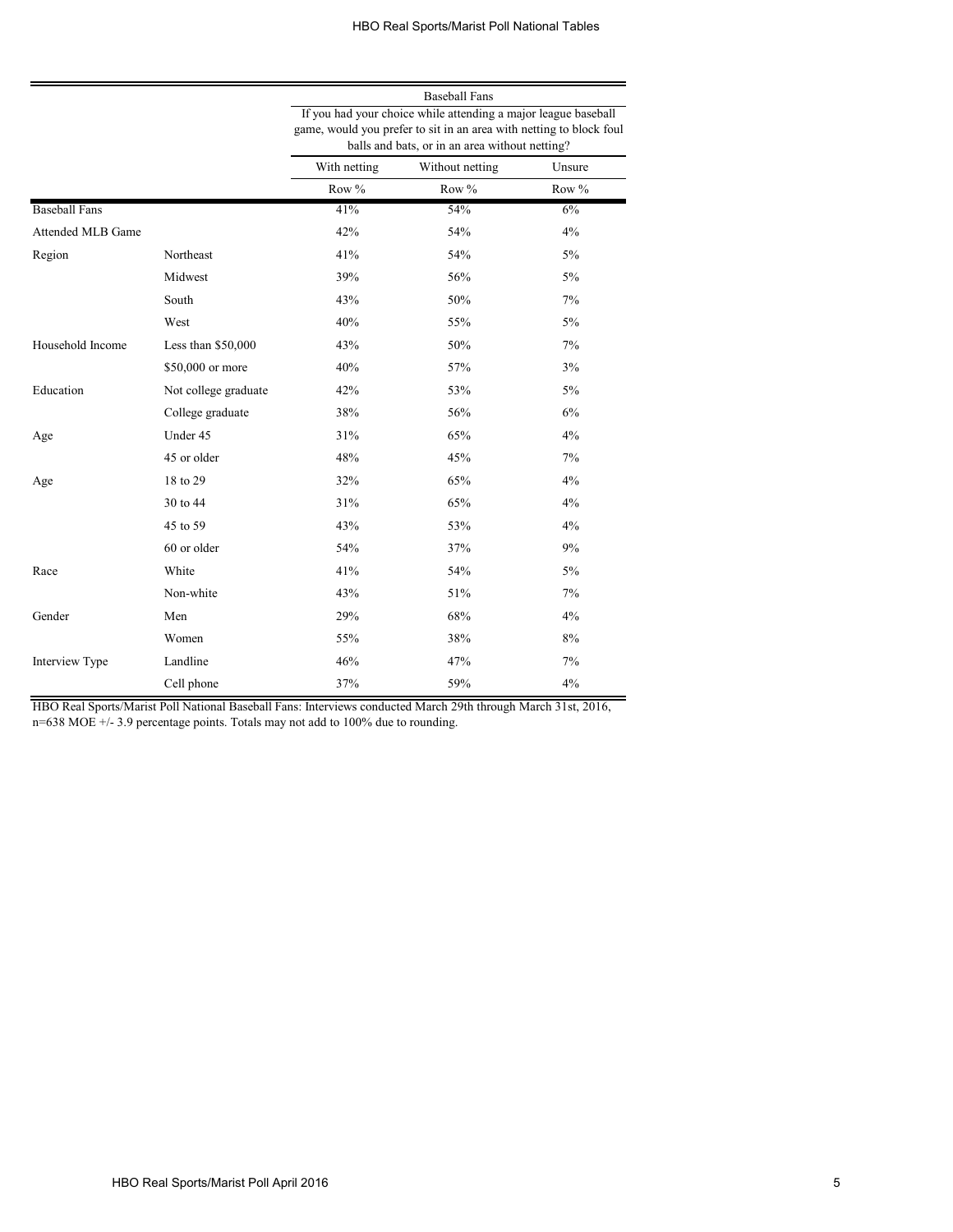|                      |                      | <b>Baseball Fans</b><br>How about if your seats are close to the field such as above the<br>dugout or along the baselines, would you prefer to sit in an area<br>with netting to block foul balls and bats, or in an area without<br>netting? |                 |        |  |  |
|----------------------|----------------------|-----------------------------------------------------------------------------------------------------------------------------------------------------------------------------------------------------------------------------------------------|-----------------|--------|--|--|
|                      |                      |                                                                                                                                                                                                                                               |                 |        |  |  |
|                      |                      | With netting                                                                                                                                                                                                                                  | Without netting | Unsure |  |  |
|                      |                      | Row %                                                                                                                                                                                                                                         | Row %           | Row %  |  |  |
| <b>Baseball Fans</b> |                      | 50%                                                                                                                                                                                                                                           | 47%             | 2%     |  |  |
| Attended MLB Game    |                      | 51%                                                                                                                                                                                                                                           | 47%             | 2%     |  |  |
| Region               | Northeast            | 47%                                                                                                                                                                                                                                           | 50%             | 4%     |  |  |
|                      | Midwest              | 48%                                                                                                                                                                                                                                           | 50%             | 2%     |  |  |
|                      | South                | 55%                                                                                                                                                                                                                                           | 43%             | 3%     |  |  |
|                      | West                 | 50%                                                                                                                                                                                                                                           | 49%             | $1\%$  |  |  |
| Household Income     | Less than $$50,000$  | 55%                                                                                                                                                                                                                                           | 42%             | 3%     |  |  |
|                      | \$50,000 or more     | 48%                                                                                                                                                                                                                                           | 50%             | 2%     |  |  |
| Education            | Not college graduate | 52%                                                                                                                                                                                                                                           | 46%             | 2%     |  |  |
|                      | College graduate     | 48%                                                                                                                                                                                                                                           | 50%             | 2%     |  |  |
| Age                  | Under 45             | 40%                                                                                                                                                                                                                                           | 59%             | 0%     |  |  |
|                      | 45 or older          | 58%                                                                                                                                                                                                                                           | 38%             | 4%     |  |  |
| Age                  | 18 to 29             | 42%                                                                                                                                                                                                                                           | 58%             | 0%     |  |  |
|                      | 30 to 44             | 39%                                                                                                                                                                                                                                           | 60%             | $1\%$  |  |  |
|                      | 45 to 59             | 53%                                                                                                                                                                                                                                           | 45%             | 2%     |  |  |
|                      | 60 or older          | 64%                                                                                                                                                                                                                                           | 31%             | 6%     |  |  |
| Race                 | White                | 52%                                                                                                                                                                                                                                           | 46%             | 2%     |  |  |
|                      | Non-white            | 47%                                                                                                                                                                                                                                           | 50%             | 3%     |  |  |
| Gender               | Men                  | 41%                                                                                                                                                                                                                                           | 57%             | 2%     |  |  |
|                      | Women                | 61%                                                                                                                                                                                                                                           | 36%             | 3%     |  |  |
| Interview Type       | Landline             | 57%                                                                                                                                                                                                                                           | 40%             | 4%     |  |  |
|                      | Cell phone           | 45%                                                                                                                                                                                                                                           | 53%             | $1\%$  |  |  |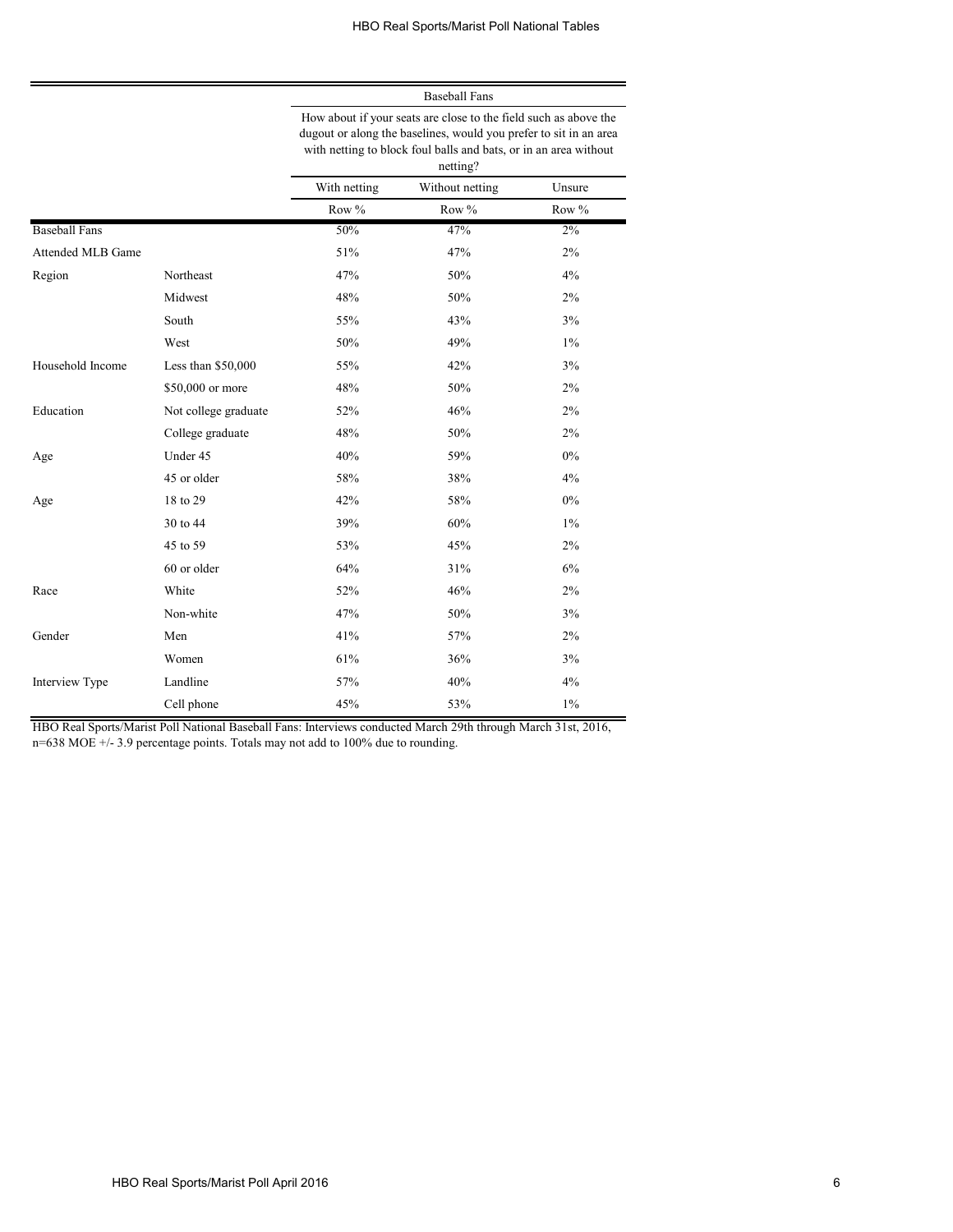|                      |                      | <b>Baseball Fans</b>                                                                                                                                         |                 |         |  |
|----------------------|----------------------|--------------------------------------------------------------------------------------------------------------------------------------------------------------|-----------------|---------|--|
|                      |                      | How about if you are with small children, would you prefer to sit<br>in an area with netting to block foul balls and bats, or in an area<br>without netting? |                 |         |  |
|                      |                      | With netting                                                                                                                                                 | Without netting | Unsure  |  |
|                      |                      | Row %                                                                                                                                                        | Row %           | Row $%$ |  |
| <b>Baseball Fans</b> |                      | 77%                                                                                                                                                          | 21%             | $1\%$   |  |
| Attended MLB Game    |                      | 75%                                                                                                                                                          | 24%             | $1\%$   |  |
| Region               | Northeast            | 76%                                                                                                                                                          | 23%             | 1%      |  |
|                      | Midwest              | 79%                                                                                                                                                          | 19%             | 2%      |  |
|                      | South                | 79%                                                                                                                                                          | 21%             | $1\%$   |  |
|                      | West                 | 75%                                                                                                                                                          | 24%             | $1\%$   |  |
| Household Income     | Less than \$50,000   | 84%                                                                                                                                                          | 15%             | 1%      |  |
|                      | \$50,000 or more     | 74%                                                                                                                                                          | 25%             | $0\%$   |  |
| Education            | Not college graduate | 80%                                                                                                                                                          | 19%             | $1\%$   |  |
|                      | College graduate     | 74%                                                                                                                                                          | 25%             | 1%      |  |
| Age                  | Under 45             | 74%                                                                                                                                                          | 26%             | $0\%$   |  |
|                      | 45 or older          | 80%                                                                                                                                                          | 18%             | 2%      |  |
| Age                  | 18 to 29             | 78%                                                                                                                                                          | 22%             | 0%      |  |
|                      | 30 to 44             | 72%                                                                                                                                                          | 28%             | 0%      |  |
|                      | 45 to 59             | 77%                                                                                                                                                          | 23%             | $0\%$   |  |
|                      | 60 or older          | 84%                                                                                                                                                          | 12%             | 4%      |  |
| Race                 | White                | 78%                                                                                                                                                          | 21%             | 1%      |  |
|                      | Non-white            | 77%                                                                                                                                                          | 22%             | $1\%$   |  |
| Gender               | Men                  | 69%                                                                                                                                                          | 30%             | $1\%$   |  |
|                      | Women                | 87%                                                                                                                                                          | 12%             | 2%      |  |
| Interview Type       | Landline             | 79%                                                                                                                                                          | 19%             | 2%      |  |
|                      | Cell phone           | 76%                                                                                                                                                          | 24%             | $0\%$   |  |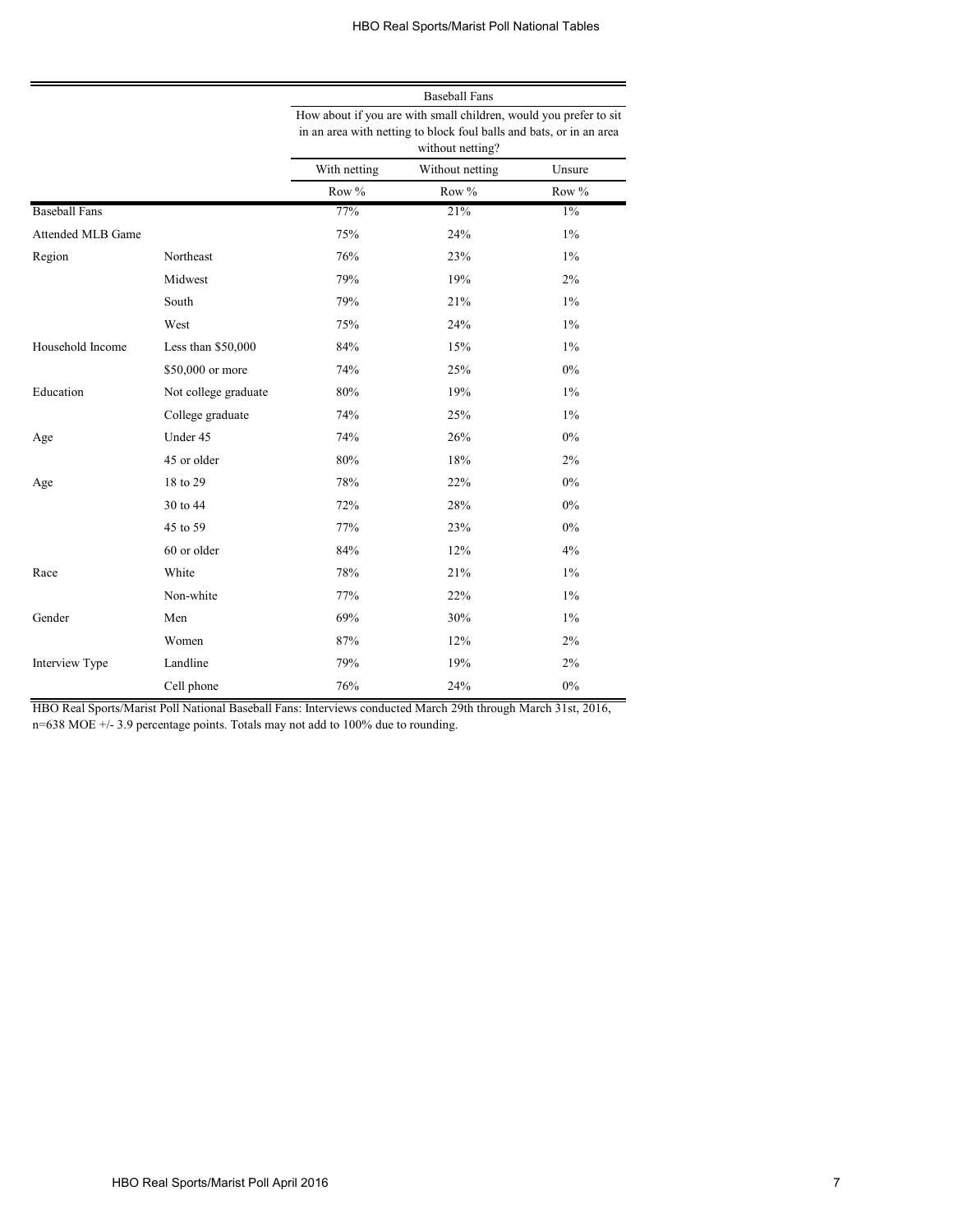|                      |                      | <b>Baseball Fans</b>                                                                                                                                                                              |                           |         |  |  |
|----------------------|----------------------|---------------------------------------------------------------------------------------------------------------------------------------------------------------------------------------------------|---------------------------|---------|--|--|
|                      |                      | Do you think major league baseball teams should or should not<br>be required to add additional protective netting in areas close to<br>the field such as above the dugout or along the baselines? |                           |         |  |  |
|                      |                      | Should be required                                                                                                                                                                                | Should not be<br>required | Unsure  |  |  |
|                      |                      | Row $%$                                                                                                                                                                                           | Row $%$                   | Row $%$ |  |  |
| <b>Baseball Fans</b> |                      | 54%                                                                                                                                                                                               | 41%                       | 6%      |  |  |
| Attended MLB Game    |                      | 51%                                                                                                                                                                                               | 45%                       | 5%      |  |  |
| Region               | Northeast            | 61%                                                                                                                                                                                               | 38%                       | 2%      |  |  |
|                      | Midwest              | 56%                                                                                                                                                                                               | 37%                       | 7%      |  |  |
|                      | South                | 54%                                                                                                                                                                                               | 41%                       | $5\%$   |  |  |
|                      | West                 | 43%                                                                                                                                                                                               | 47%                       | 10%     |  |  |
| Household Income     | Less than $$50,000$  | 66%                                                                                                                                                                                               | 29%                       | 6%      |  |  |
|                      | \$50,000 or more     | 46%                                                                                                                                                                                               | 50%                       | 4%      |  |  |
| Education            | Not college graduate | 63%                                                                                                                                                                                               | 34%                       | 3%      |  |  |
|                      | College graduate     | 41%                                                                                                                                                                                               | 52%                       | 7%      |  |  |
| Age                  | Under 45             | 46%                                                                                                                                                                                               | 48%                       | 6%      |  |  |
|                      | 45 or older          | 60%                                                                                                                                                                                               | 35%                       | 5%      |  |  |
| Age                  | 18 to 29             | 55%                                                                                                                                                                                               | 43%                       | 2%      |  |  |
|                      | 30 to 44             | 39%                                                                                                                                                                                               | 51%                       | 9%      |  |  |
|                      | 45 to 59             | 55%                                                                                                                                                                                               | 42%                       | 3%      |  |  |
|                      | 60 or older          | 66%                                                                                                                                                                                               | 27%                       | 7%      |  |  |
| Race                 | White                | 52%                                                                                                                                                                                               | 43%                       | 6%      |  |  |
|                      | Non-white            | 60%                                                                                                                                                                                               | 36%                       | 5%      |  |  |
| Gender               | Men                  | 48%                                                                                                                                                                                               | 49%                       | 3%      |  |  |
|                      | Women                | 60%                                                                                                                                                                                               | 31%                       | 9%      |  |  |
| Interview Type       | Landline             | 56%                                                                                                                                                                                               | 35%                       | 9%      |  |  |
|                      | Cell phone           | 52%                                                                                                                                                                                               | 45%                       | 3%      |  |  |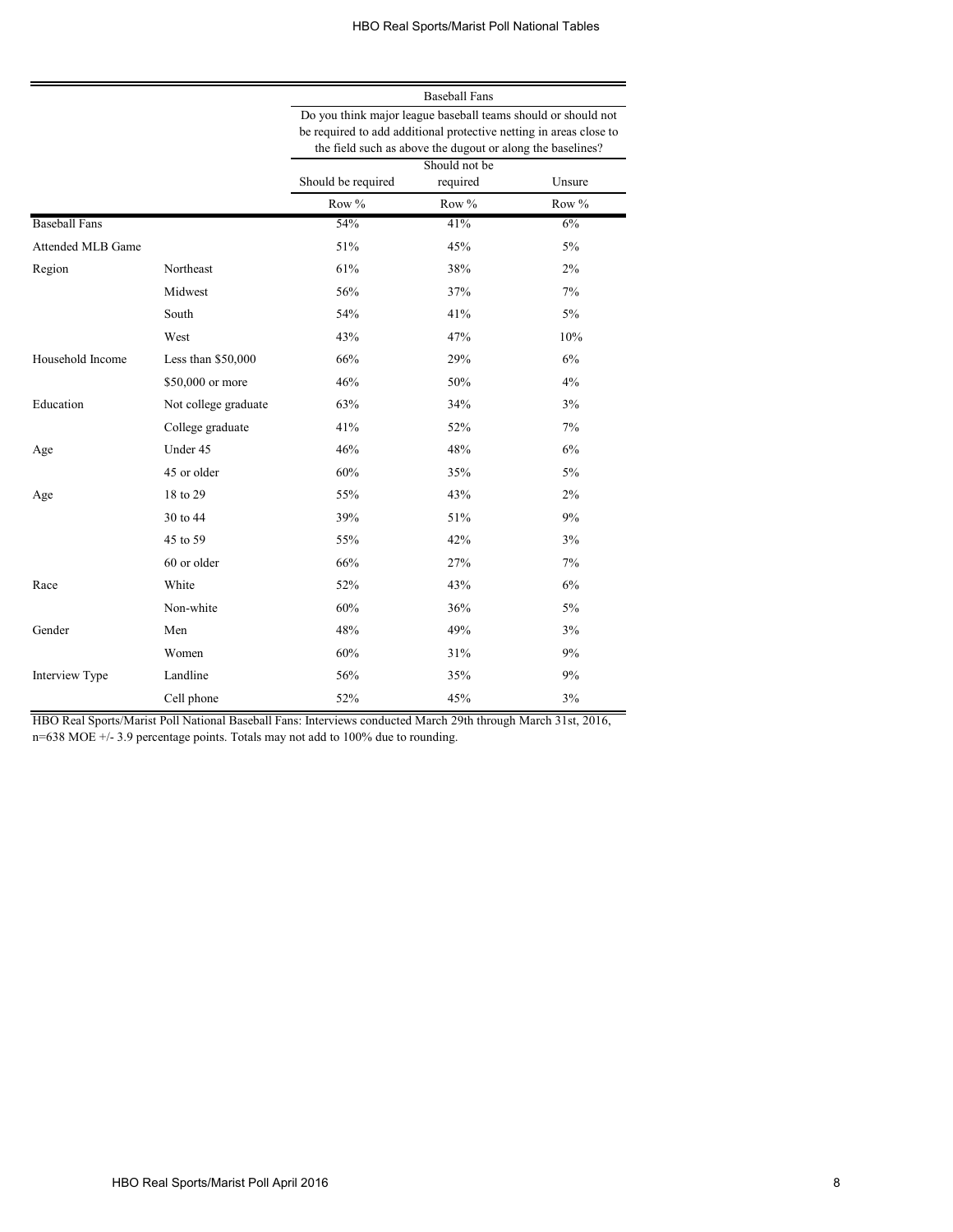Baseball Fans Do you think watching a major league baseball game through protective netting at the

|                      |                      | stadium makes the game more enjoyable for you, less enjoyable, or doesn't change how<br>you feel about watching the game? |                |                                                           |        |  |
|----------------------|----------------------|---------------------------------------------------------------------------------------------------------------------------|----------------|-----------------------------------------------------------|--------|--|
|                      |                      | More enjoyable                                                                                                            | Less enjoyable | Doesn't change how<br>you feel about<br>watching the game | Unsure |  |
|                      |                      | Row %                                                                                                                     | Row %          | Row %                                                     | Row %  |  |
| <b>Baseball Fans</b> |                      | 8%                                                                                                                        | 25%            | 66%                                                       | $1\%$  |  |
| Attended MLB Game    |                      | 7%                                                                                                                        | 27%            | 66%                                                       | $1\%$  |  |
| Region               | Northeast            | 10%                                                                                                                       | 22%            | 67%                                                       | $0\%$  |  |
|                      | Midwest              | 6%                                                                                                                        | 22%            | 71%                                                       | $1\%$  |  |
|                      | South                | 11%                                                                                                                       | 25%            | 63%                                                       | $1\%$  |  |
|                      | West                 | $5\%$                                                                                                                     | 31%            | 63%                                                       | $1\%$  |  |
| Household Income     | Less than \$50,000   | 12%                                                                                                                       | 17%            | 70%                                                       | $1\%$  |  |
|                      | \$50,000 or more     | 5%                                                                                                                        | 32%            | 62%                                                       | $0\%$  |  |
| Education            | Not college graduate | 11%                                                                                                                       | 22%            | 66%                                                       | $1\%$  |  |
|                      | College graduate     | $5\%$                                                                                                                     | 30%            | 65%                                                       | $1\%$  |  |
| Age                  | Under 45             | 5%                                                                                                                        | 24%            | 71%                                                       | $0\%$  |  |
|                      | 45 or older          | 11%                                                                                                                       | 26%            | 62%                                                       | $1\%$  |  |
| Age                  | 18 to 29             | 8%                                                                                                                        | 18%            | 75%                                                       | 0%     |  |
|                      | 30 to 44             | 3%                                                                                                                        | 29%            | 69%                                                       | 0%     |  |
|                      | 45 to 59             | 8%                                                                                                                        | 30%            | 62%                                                       | $0\%$  |  |
|                      | 60 or older          | 13%                                                                                                                       | 22%            | 62%                                                       | 3%     |  |
| Race                 | White                | 6%                                                                                                                        | 29%            | 64%                                                       | $1\%$  |  |
|                      | Non-white            | 14%                                                                                                                       | 16%            | 70%                                                       | $0\%$  |  |
| Gender               | Men                  | 6%                                                                                                                        | 30%            | 63%                                                       | $1\%$  |  |
|                      | Women                | 10%                                                                                                                       | 20%            | 69%                                                       | $1\%$  |  |
| Interview Type       | Landline             | 10%                                                                                                                       | 23%            | 66%                                                       | $1\%$  |  |
|                      | Cell phone           | 7%                                                                                                                        | 27%            | 65%                                                       | $1\%$  |  |